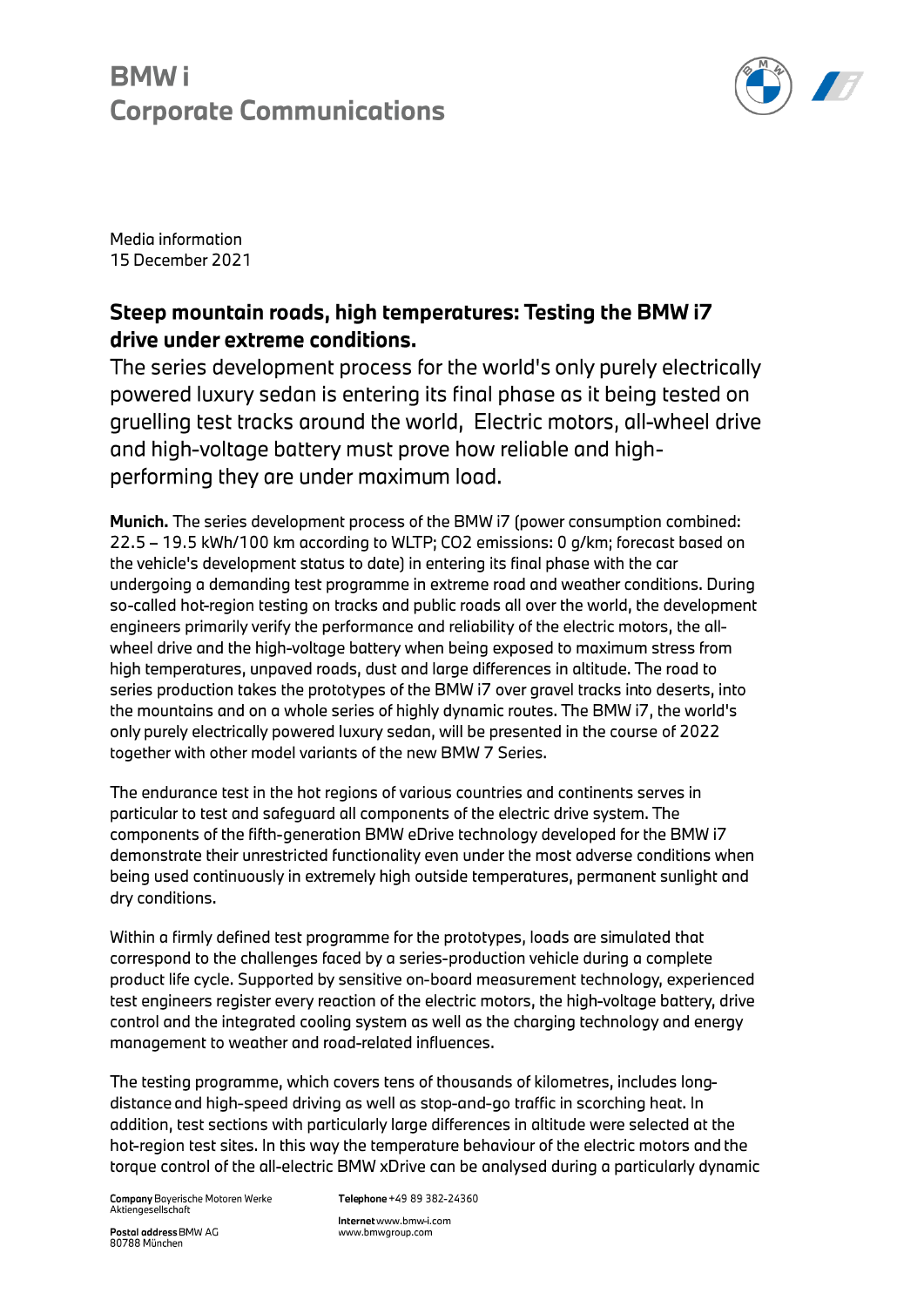### **BMW Corporate Communications**



Media information

Date 15 December 2021

Topic Steep mountain roads, high temperatures: Testing the BMW i7 drive under extreme conditions. Site 2

and long-lasting uphill drive. To further increase the load on the drive system, the test programme also includes mountain driving in trailer mode. At the same time, the highvoltage battery shows how it able to continuously deliver peak power to supply the emotors. As an extreme scenario and a particular challenge for energy management and power electronics, the test also involves driving downhill with a high-voltage storage system that is already fully charged at the start and can therefore no longer absorb any recuperation energy.

The gruelling hot-region test procedure is also used to put the performance of the airconditioning and other on-board electronics, as well as the temperature resistance of the materials used in the interior, to a particularly tough test. This is all to ensure that the world's only purely electrically powered luxury sedan delivers a perfectly harmonised and exclusive driving experience in any situation.

The fuel consumption, CO2 emissions, electric power consumption and electric range figures are determined according to the European Regulation (EC) 715/2007 in the version applicable. They refer to vehicles in the German market. Where a range is shown, NEDC figures consider the different sizes of the selected wheels/tyres, while WLTP figures take into account the impact of any optional extras.

All values were calculated based on the new WLTP test cycle. Any NEDC values that are shown have been translated into equivalent NEDC measurements where appropriate. WLTP values are taken as the basis for determining vehiclerelated taxes or other duties based (at least inter alia) on CO2 emissions as well as eligibility for any applicable vehiclespecific subsidies. Further information on the WLTP and NEDC measurement procedures can also be found at [www.bmw.de/wltp.](http://www.bmw.de/wltp) 

Further information on official fuel consumption figures and specific CO2 emission values of new passenger cars is included in the following guideline: 'Leitfaden über den Kraftstoffverbrauch, die CO2-Emissionen und den Stromverbrauch neuer Personenkraftwagen' (Guide to the fuel economy, CO2 emissions and electric power consumption of new passenger cars), which can be obtained free of charge from all dealerships, from Deutsche Automobil Treuhand GmbH (DAT), Hellmuth-Hirth-Str. 1, 73760 Ostfildern-Scharnhausen and at https://www.dat.de/co2/.